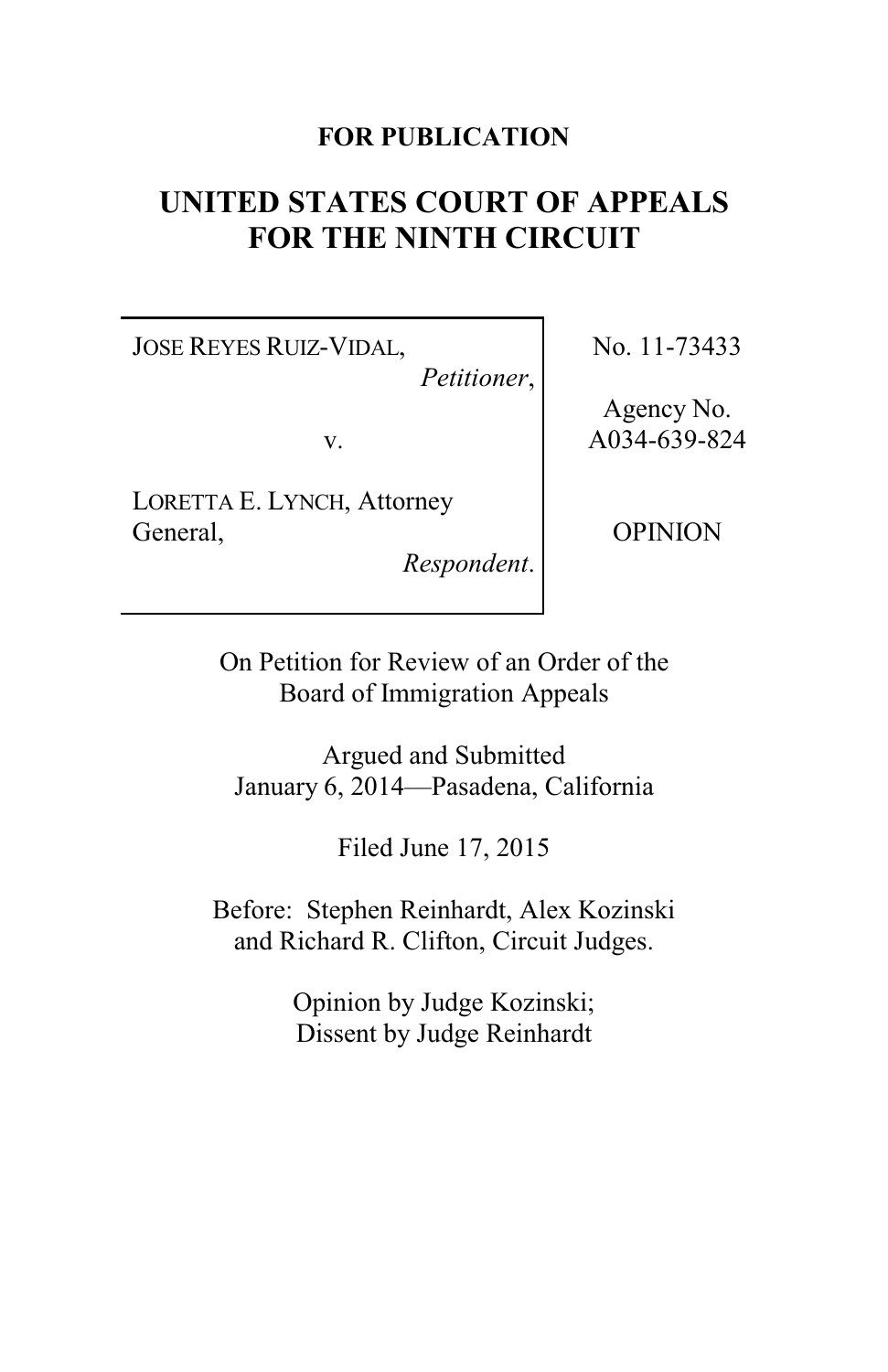# **SUMMARY\***

#### **Immigration**

The panel denied Jose Reyes Alberto Ruiz-Vidal's petition for review of the Board of Immigration Appeals' decision finding him removable because he was convicted of possessing a controlled substance which could be identified as methamphetamine.

The panel held that Ruiz-Vidal was removable as an aggravated felon due to his no contest plea to simple possession under California Health & Safety Code § 11377(a), a lesser included offense to Count 1 of the Information, sale of methamphetamine in violation of CHS § 11379(a). Applying the modified categorical approach, the panel held that clear and convincing evidence in documents permissible for review established that Ruiz-Vidal pleaded to and was convicted of possession of methamphetamine.

Dissenting, Judge Reinhardt would ask rather whether the record provided clear, unequivocal, and convincing evidence that Ruiz-Vidal was convicted of possessing methamphetamine, and would determine whether his plea to possession of a controlled substance, as a lesser included offense to sale of methamphetamine, necessarily constitutes a conviction for possession of methamphetamine. Judge Reinhardt wrote that the majority's adoption of a new exception to *United States v. Vidal*, 504 F.3d 1072 (9th Cir.

**<sup>\*</sup>** This summary constitutes no part of the opinion of the court. It has been prepared by court staff for the convenience of the reader.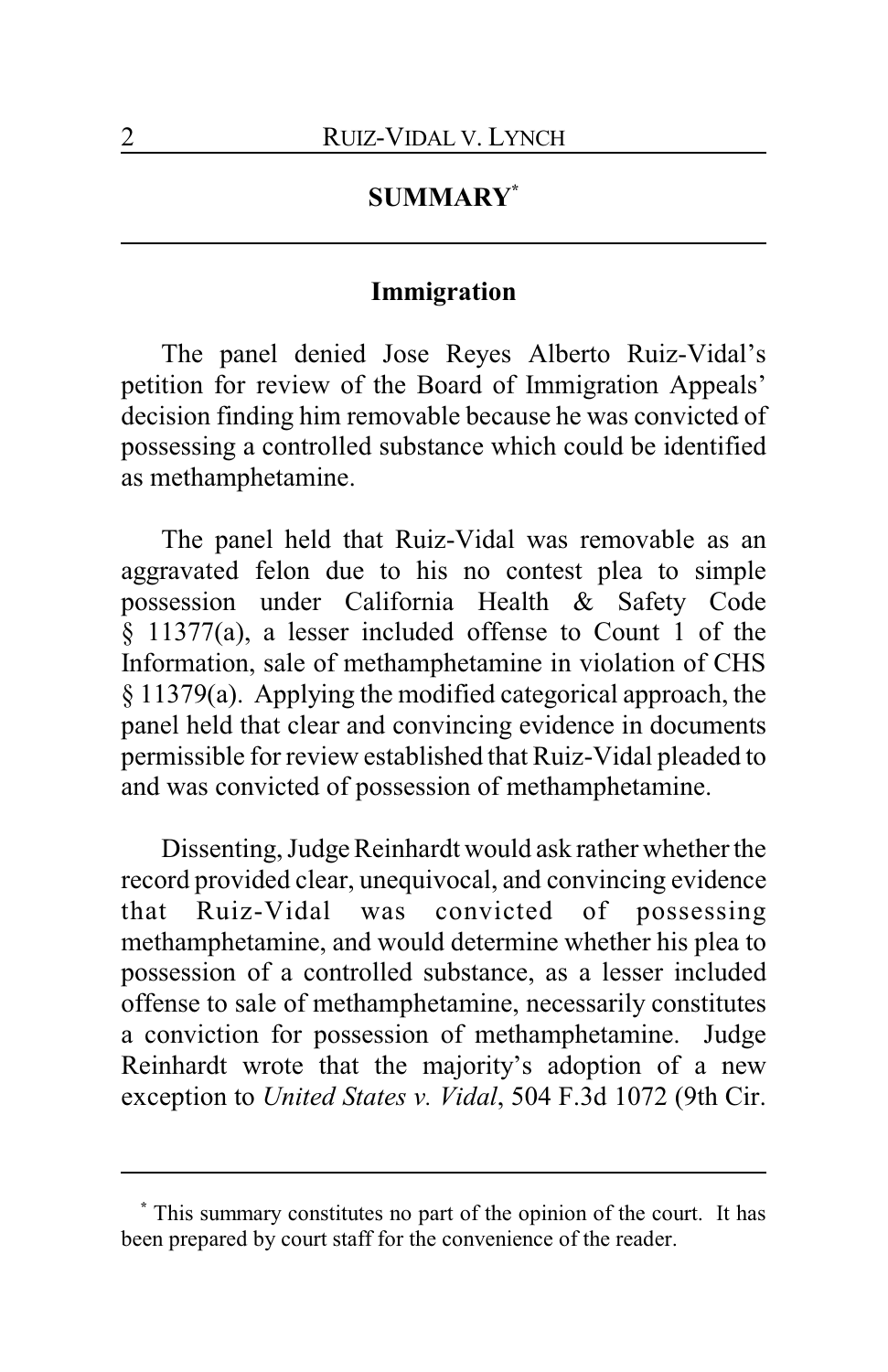2007) (en banc), for pleas to lesser included offenses as memorialized in a plea colloquy is unwarranted and unwise.

#### **COUNSEL**

Christopher G. Clark (argued), Catherine R. Holmes and GregoryL. Shiferman, Boston, Massachusetts, for Petitioner.

Stuart F. Delery, Principal Deputy Assistant Attorney General, Richard M. Evans and Mary Jane Candaux, Assistant Directors, Michael C. Heyse (argued) and Virginia Lum, Attorneys, United States Department of Justice, Civil Division, Washington, D.C., for Respondent.

#### **OPINION**

KOZINSKI, Circuit Judge:

Jose Reyes Alberto Ruiz-Vidal, a native and citizen of Mexico, has lived in the United States since August 1976 as a lawful permanent resident, but he hasn't behaved himself. Among other transgressions, he's been charged with methamphetamine-related crimes at least twice before and, as a result, has repeatedly faced deportation proceedings. We're tasked with reviewing his latest dalliance. We consider whether he is removable due to his no contest plea to a lesser included offense when we apply the modified categorical approach.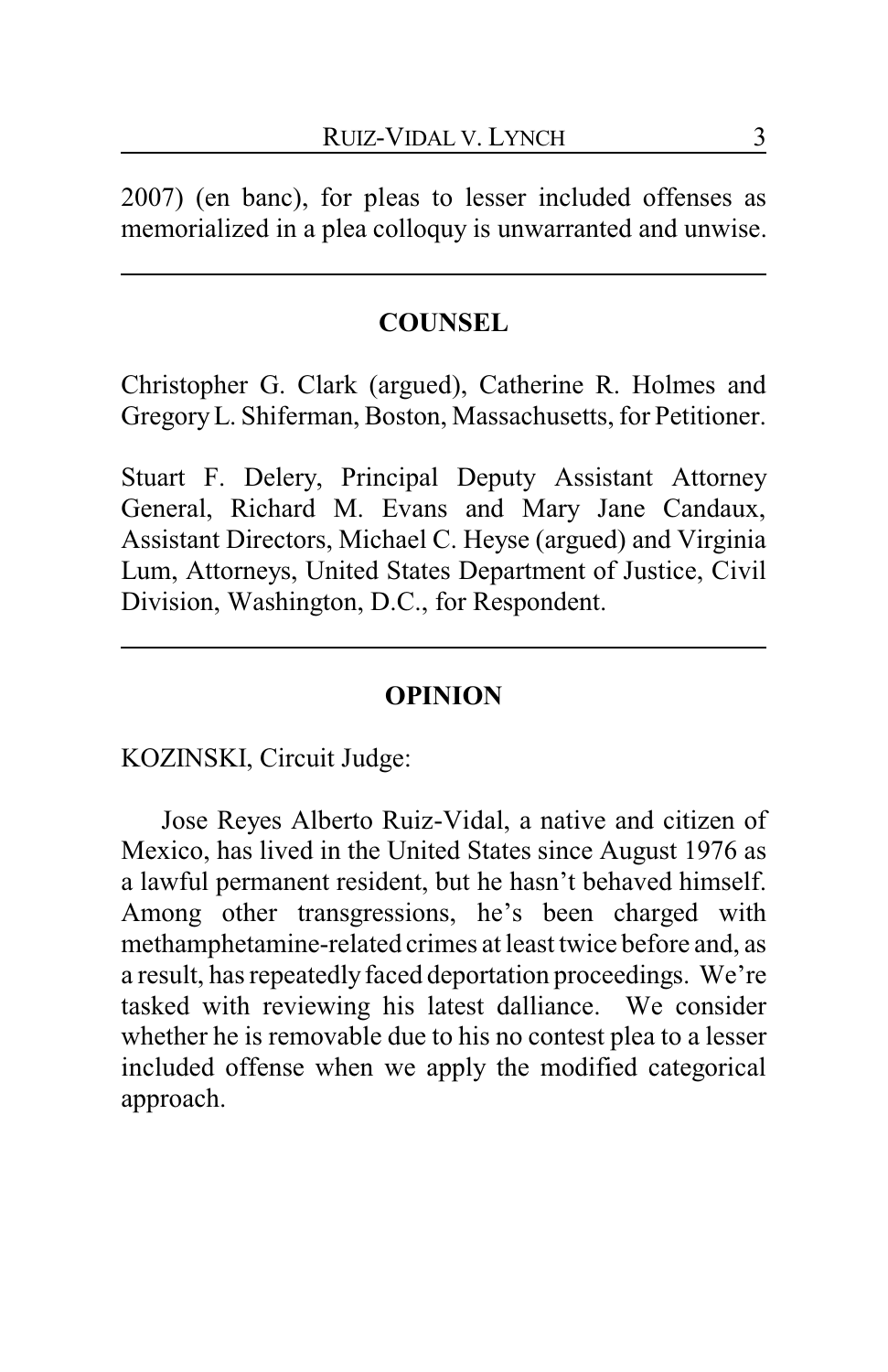### **I.**

In 2009, California filed an Information charging Ruiz-Vidal with sale and possession for sale of a controlled substance, which the Information identified as methamphetamine. Ruiz-Vidal pleaded no contest to simple possession—a lesser included offense of the sale charge. He was sentenced to time served and five years felony probation.

The Department of Homeland Securityserved Ruiz-Vidal with a Notice to Appear, and an Immigration Judge concluded that Ruiz-Vidal was removable because he was convicted of "a controlled substance offense which can be identified as methamphetamine." He appealed to the Board of Immigration Appeals, which agreed with the Immigration Judge. We review Ruiz-Vidal's petition to vacate the removal order.

#### **II.**

An alien is removable if the government proves by clear and convincing evidence that he's been convicted of an aggravated felony, which includes convictions for offenses involving a controlled substance covered by the Controlled Substances Act ("CSA"). *See* 8 U.S.C. § 1227(a)(2)(B)(I); *Ayala-Villanueva* v. *Holder*, 572 F.3d 736, 737 n.3 (9th Cir. 2009). We review whether Ruiz-Vidal was convicted of a controlled substance offense de novo. *Cabantac* v. *Holder*, 736 F.3d 787, 792 (9th Cir. 2012) (per curiam). To determine whether an alien's offense is an aggravated felony, we compare the elements of the statute of conviction to the definition of aggravated felony under federal law. *See Taylor* v. *United States*, 495 U.S. 575, 602 (1990).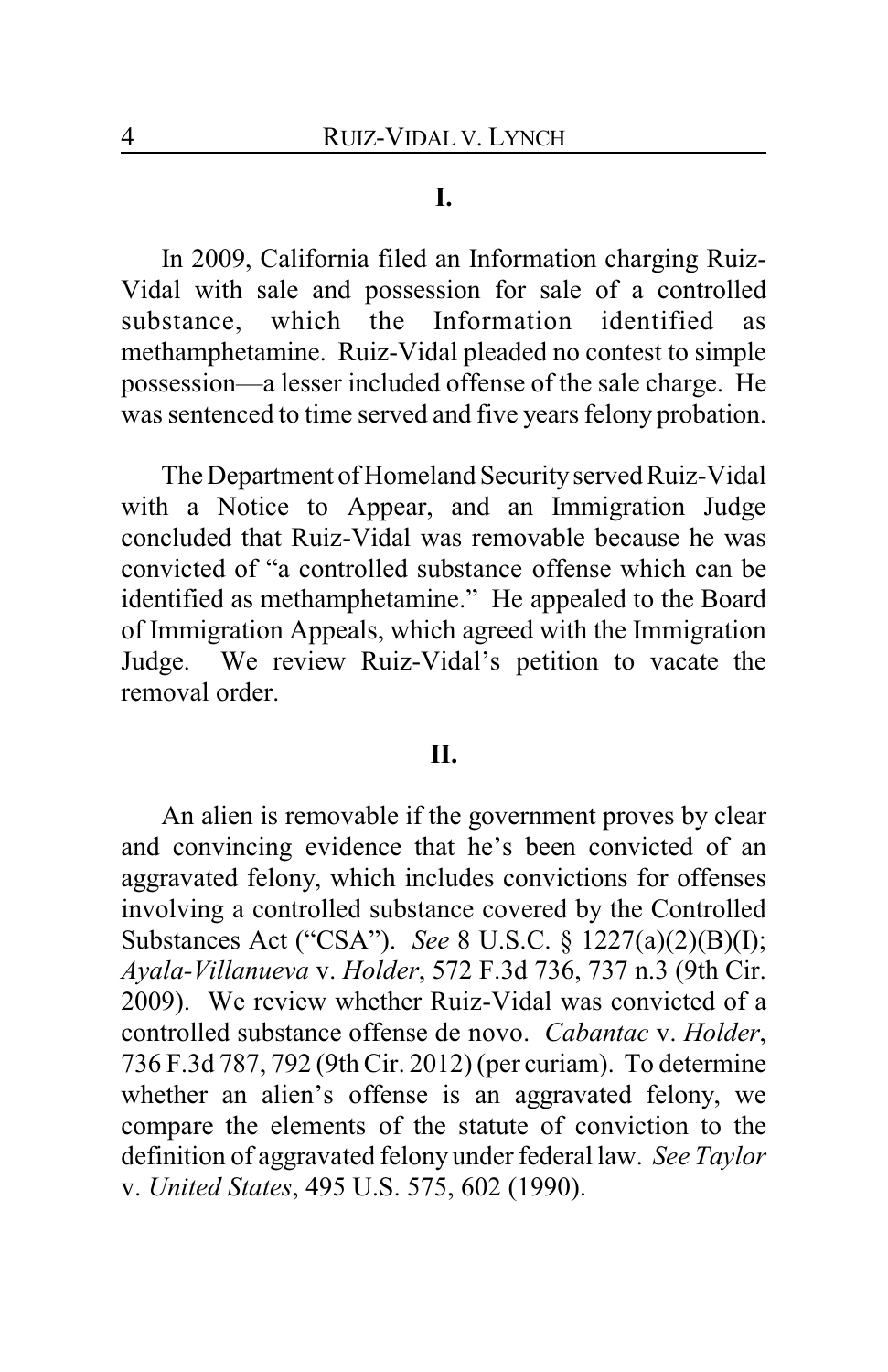California Health and Safety Code § 11377(a) is "a divisible statute, and thus we apply the modified categorical approach" to analyze Ruiz-Vidal's conviction and determine whether it involved a substance included in the CSA. *Coronado* v. *Holder*, No. 11-72121, 2014 WL 983621, at \*1 (9th Cir. Mar. 14, 2014); *see also Ruiz-Vidal* v. *Gonzales*, 473 F.3d 1072, 1078 (9th Cir. 2007) (yep, that's our guy). Section 11377(a) lists alternative potential offense elements, "some of which are contained in the CSA and some of which are not." *Coronado*, 2014 WL 983621, at \*4. For example, chorionic gonadotropin isn't on Schedule III of the CSA, but *is* on California's Schedule III. *Id.* at \*3 n.1; *see also* Cal. Health & Safety Code  $\S$  11056(f)(32). Where a statute is divisible we're permitted to review certain documents to determine which alternative in the statute applies. *Descamps* v. *United States*, 133 S. Ct. 2276, 2281 (2013).

**1.** When applying the modified categorical approach, we're restricted to "consult[ing] a limited class of documents" to determine whether the crime qualifies as an aggravated felony. *Id.* In this case, documents we may consider include Ruiz-Vidal's plea colloquy, the charging information and the clerk's minute order. *See id.* at 2283–84; *United States* v. *Leal-Vega*, 680 F.3d 1160, 1168 (9th Cir. 2012). After we determine the elements of the crime of conviction, we compare them "with the elements of the generic crime," *Descamps*, 133 S. Ct. at 2281, as we would under the categorical approach.

Ruiz-Vidal argues that his record of conviction doesn't identify the controlled substance to which he pleaded—that is, that we can't tell from looking at the limited class of acceptable documents whether he pleaded to possession of methamphetamine or some other substance, say chorionic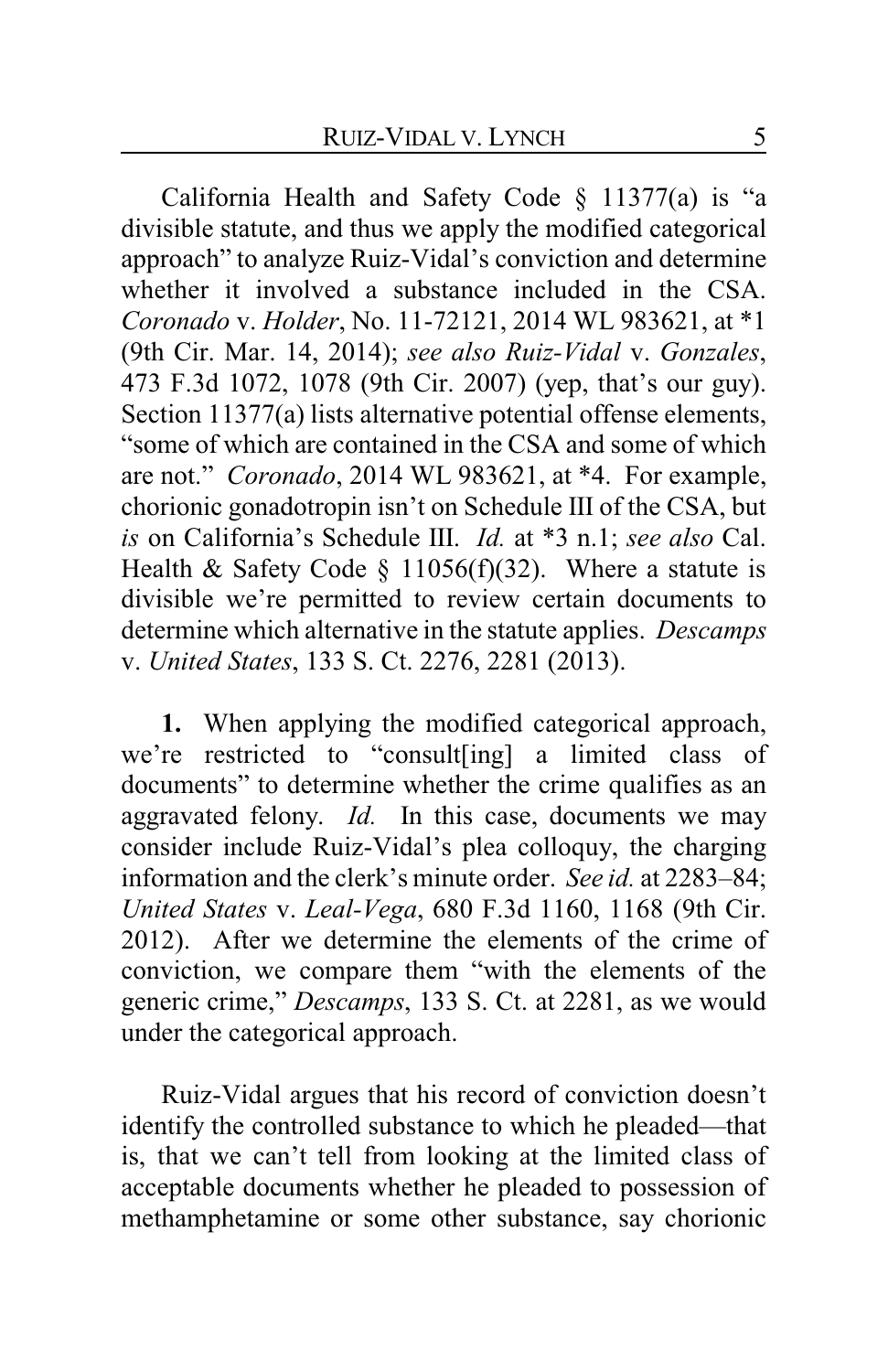gonadotropin. But Count 1 of the Information charged Ruiz-Vidal with unlawful "SALE OF A CONTROLLED SUBSTANCE, a violation of section 11379(a) of the HEALTH AND SAFETY CODE of California . . . to wit: *methamphetamine*." Count 1 also includes an allegation that Ruiz-Vidal "possessed for sale/sold 57 grams or more of a substance containing methamphetamine."

At his plea colloquy, Ruiz-Vidal confirmed that he was pleading no contest to the lesser included offense *of Count 1* of the Information, not just to an untethered violation of § 11377(a) (possession). The court asked for Ruiz-Vidal's plea "to the lesser included to Count 1, a violation of Health and Safety Code Section 11377(a)," and Ruiz-Vidal responded "[n]o contest." The court then made a finding of guilt, and the government indicated that the "*remainder* of the complaint would be dismissed."

The court's minute order—another document that's permissible to review under the modified categorical approach, *see Leal-Vega*, 680 F.3d at 1168—confirms that Ruiz-Vidal pleaded to the lesser included offense of Count 1. It states that Ruiz-Vidal entered a plea to the "lesser included/reasonably related offense" of "Count 1" and indicates that Ruiz-Vidal stipulated that a factual basis existed for the plea. Where a minute order specifies that a defendant pleaded to a specific "count of the criminal complaint or indictment, we can consider the facts alleged in that count." *Cabantac*, 736 F.3d at 794.

And when a defendant references a specific count during his plea colloquy, we can also consider the drug listed in the charging document. *See id.*; *see also United States* v. *Snellenberger*, 548 F.3d 699, 701–02 (9th Cir. 2008) (en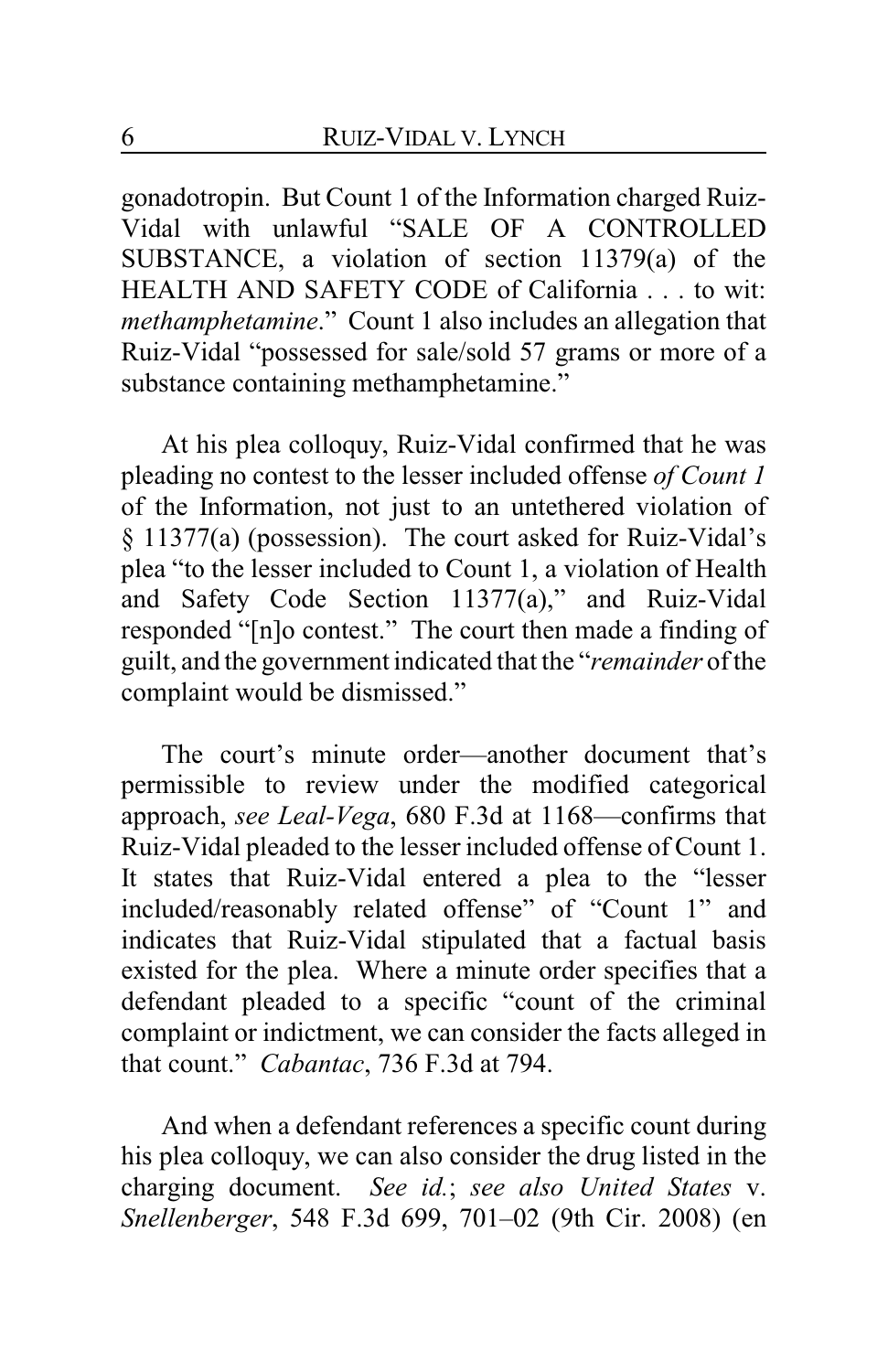banc) (per curiam). Furthermore, a plea referencing a "to wit" count in a charging document suffices to establish the controlled substance for removal purposes. *Leal-Vega*, 680 F.3d at 1168–69; *United States* v. *Valdavinos-Torres*, 704 F.3d 679, 687–88 (9th Cir. 2012). In *Leal-Vega*, for example, the defendant pleaded guilty to "Count 1" of the complaint, which stated that he possessed "for purpose of sale a controlled substance, to wit, TAR HEROIN." 680 F.3d at 1168 (emphasis omitted). We found the conviction to be for a drug trafficking offense because the minute order stated that the conviction was for Count 1. *Id.* at 1168–69. Similarly, in *Valdavinos-Torres*, we held that a defendant's conviction was an aggravated felony for purposes of removal after reviewing a plea form indicating that he'd "pled guilty to Count Two," which the complaint described as possession for "sale [of] a controlled substance, to wit, Methamphetamine." 704 F.3d at 687–88. Thus, Ruiz-Vidal's plea—which references a specific count in the Information—and the Information, which references a specific controlled substance, provide clear and convincing evidence that Ruiz-Vidal committed a removable offense.

**2.** Ruiz-Vidal further argues that we can't consider the reference to methamphetamine in the Information because, by pleading no contest to a lesser included offense, he "pled to an offense different from the one charged." In essence, he argues that possession of another controlled substance, say chorionic gonadotropin, could be a lesser included offense of the sale of methamphetamine charge.

But, in addition to asking us to overlook his plea's specific reference to Count 1, Ruiz-Vidal ignores the meaning of "lesser included offense." Although it "is ancient doctrine . . . that a defendant cannot be held to answer a charge not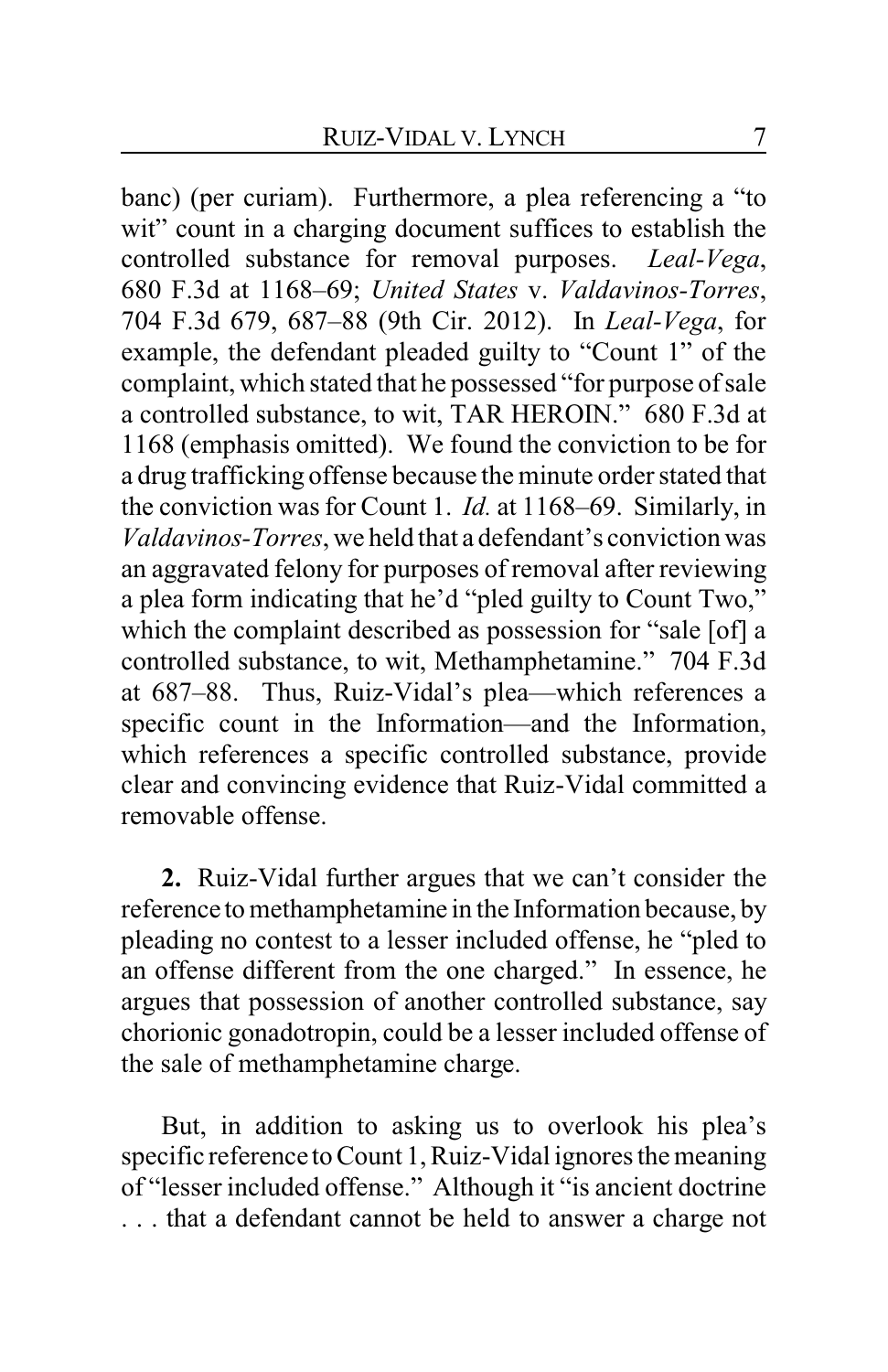contained in the indictment," our criminal justice system has long permitted a defendant to be found "guilty of any lesser offense *necessarily included* in the offense charged." *Schmuck* v. *United States*, 489 U.S. 705, 717–18 (1989) (emphasis added). California defines a lesser included offense as: "[w]here an offense cannot be committed without necessarily committing another offense, the latter is a necessarily included offense." *People* v. *Tinajero*, 24 Cal. Rptr. 2d 298, 300 (Cal. Ct. App. 1993). California courts determine whether an offense is necessarily included by reviewing whether the facts actually alleged in the accusatory pleading include all the elements of the lesser offense, so that the greater offense cannot be committed without also committing the lesser offense. *People* v. *Birks*, 960 P.2d 1073, 1078 (Cal. 1998); *see also Tinajero*, 24 Cal. Rptr. 2d at 301 ("Both possession for sale, and simple possession, are lesser included offenses of [] sale . . . ."); Judicial Council of California Criminal Jury Instructions, 2 CALCRIM No. 2300 (2014) (including  $\S 11377$  as a "lesser included offense.[]" of § 11379).

Ruiz-Vidal was charged with *sale of methamphetamine* under California Health and Safety Code § 11379(a) but pleaded to—and was convicted of—a "lesser included/reasonably related offense" *to the charge* under § 11377. He also admitted the factual basis to Count 1, which included a charge that Ruiz-Vidal "possessed . . . methamphetamine." One cannot sell methamphetamine without possessing it, so possession of methamphetamine is a "necessarily included lesser offense within the charged violation." *People* v. *Smith*, 303 P.3d 368, 375 (Cal. 2013) (internal quotation marks omitted). Thus, even based only on the limited documents we're allowed to review, it's clear that Ruiz-Vidal pleaded to possession of methamphetamine.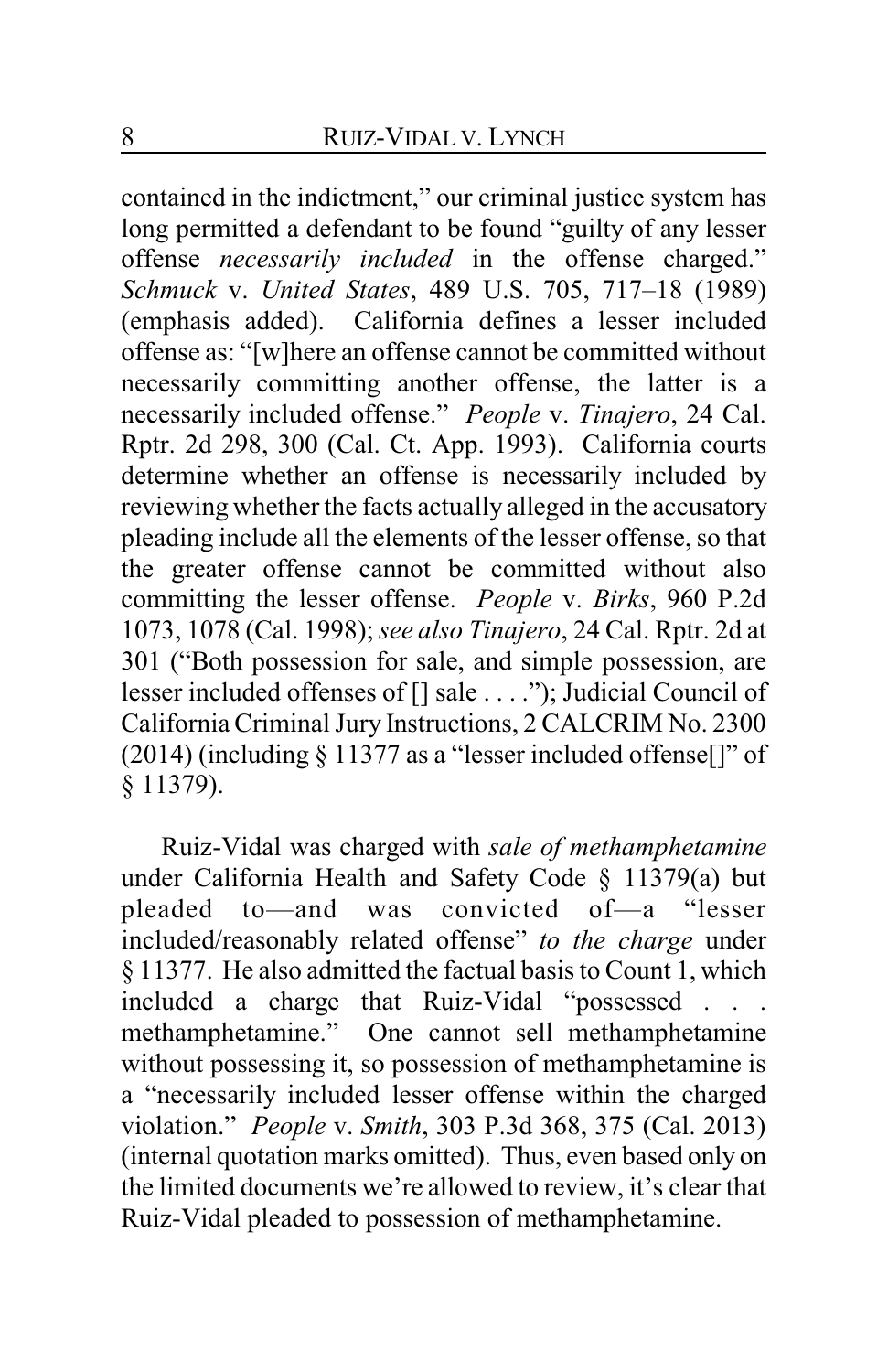The dissent concedes there's no reasonable dispute that Ruiz-Vidal "actually possessed methamphetamine, as opposed to a drug that is not punishable under federal law," but nonetheless argues that we cannot know whether he was "*convicted* of possessing methamphetamine," as opposed to some other drug. Dissent at 11. However, because possession of each different drug under California Health and Safety Code § 11377(a) constitutes an entirely separate offense, *Coronado*, 759 F.3d at 985 (9th Cir. 2014), the indictment charged him with the specific offense of sale of *methamphetamine*, not sale of a controlled substance. A conviction for possession of any other drug couldn't be a lesser included offense to sale of methamphetamine. The only way a conviction for "possession of a controlled substance" can be a lesser included offense to the crime of "sale of methamphetamine" is if the drug the defendant is *convicted* of possessing is methamphetamine. Hence, so long as there is clear and convincing evidence that Ruiz-Vidal's crime of conviction was a lesser included offense to Count 1, we can conclude he was convicted of possessing methamphetamine.

The dissent characterizes our holding as "a new exception" to the general "rule" that "when the record of conviction comprises *only the indictment and the judgment*, the judgment must contain the critical phrase 'as charged in the Information'" or otherwise "unambiguously specif[y] that Defendant pleaded guilty to a specific count." Dissent at 12–13 (emphasis added and omitted) (internal quotation marks omitted). But, the record of conviction here comprises more than just the indictment and judgment. In *United States* v. *Vidal*, there was no "transcript of the plea colloquy or any other memorialization of the factual basis for [the] plea," 504 F.3d 1072, 1090 (9th Cir. 2007). Here, we have the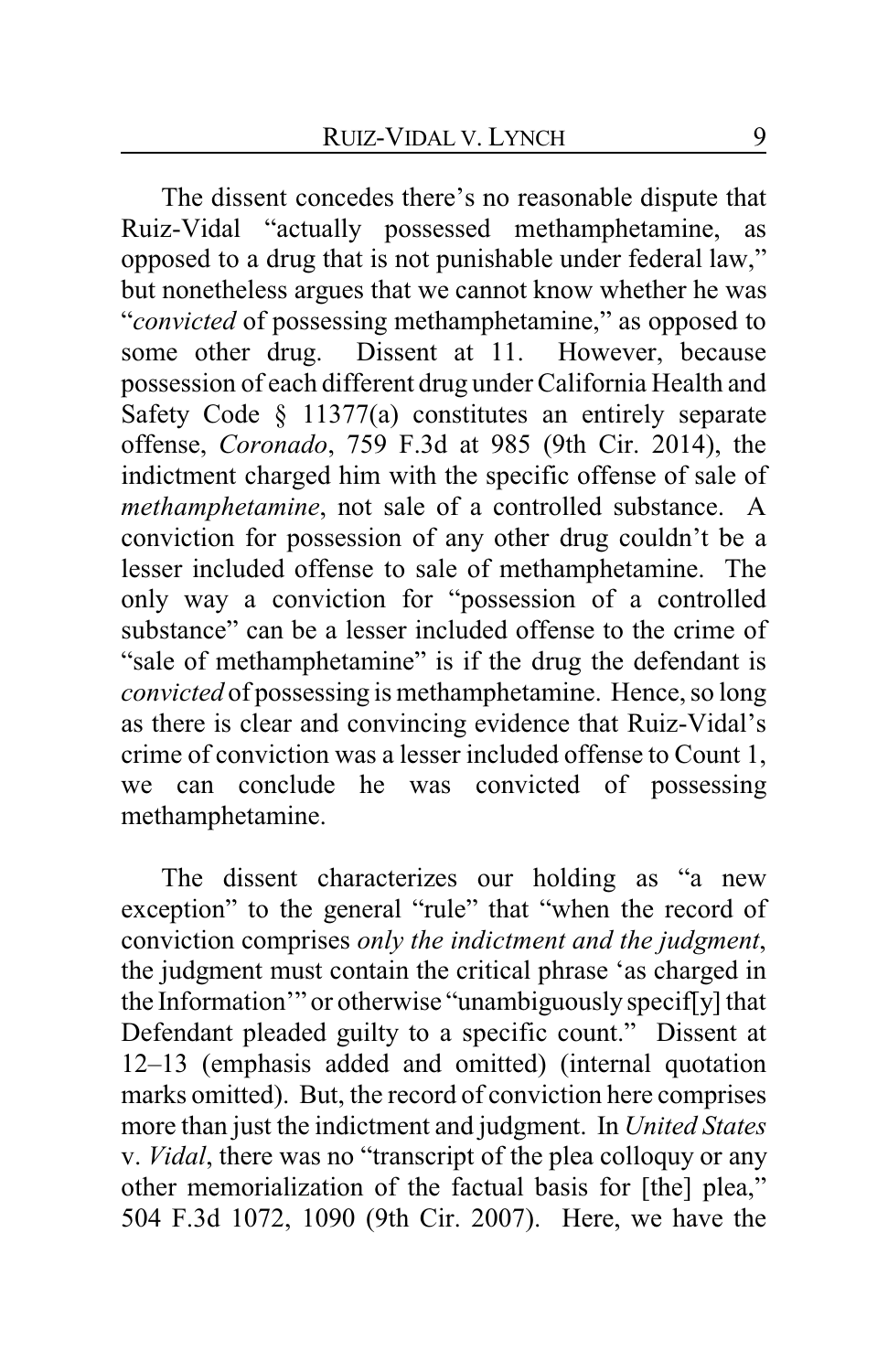transcript of a plea colloquy that gives us a clear way to "connect the references to methamphetamine in the charging document with the conviction under Cal. Health & Safety Code § 11377(a)." *Ruiz-Vidal*, 473 F.3d at 1079. During the colloquy, the judge specifically asked Ruiz-Vidal whether there was a factual basis for a conviction under the possession offense "lesser included to count 1." Ruiz-Vidal had ample opportunity to object to that characterization, but failed to do so. The only difference between this case and the numerous cases in which we have relied on the factual basis stipulated to during a plea colloquy is that the judge here didn't use the word "methamphetamine." But that's irrelevant because, as we have shown, a possession conviction that is a lesser included offense to sale of methamphetamine can only be for possession of methamphetamine.

Finally, Ruiz-Vidal relies on an unpublished BIA opinion and *Cisneros-Perez* v. *Gonzales*, 465 F.3d 386 (9th Cir. 2006), to argue that we can't rely on the record to determine that his plea to a lesser included offense was for methamphetamine possession. But in *Cisneros-Perez* we concluded that the judgment record didn't establish that Cisneros-Perez "necessarily pleaded no contest to the allegations in the original complaint" because "[i]t is not stated in any of the cognizable documents that the conviction for violating [the lesser included offense] stems from the *same incident* as the charges in the criminal complaint." *Id.* at 393 (emphasis added). Here, the cognizable documents demonstrate that Ruiz-Vidal's plea to the lesser included of Count 1 derives from the same incident as the Information, which explicitly referenced methamphetamine. Ruiz-Vidal's record of conviction contains what Cisneros-Perez's record of conviction lacked—a clear connection between the plea and the facts alleged in the charging document.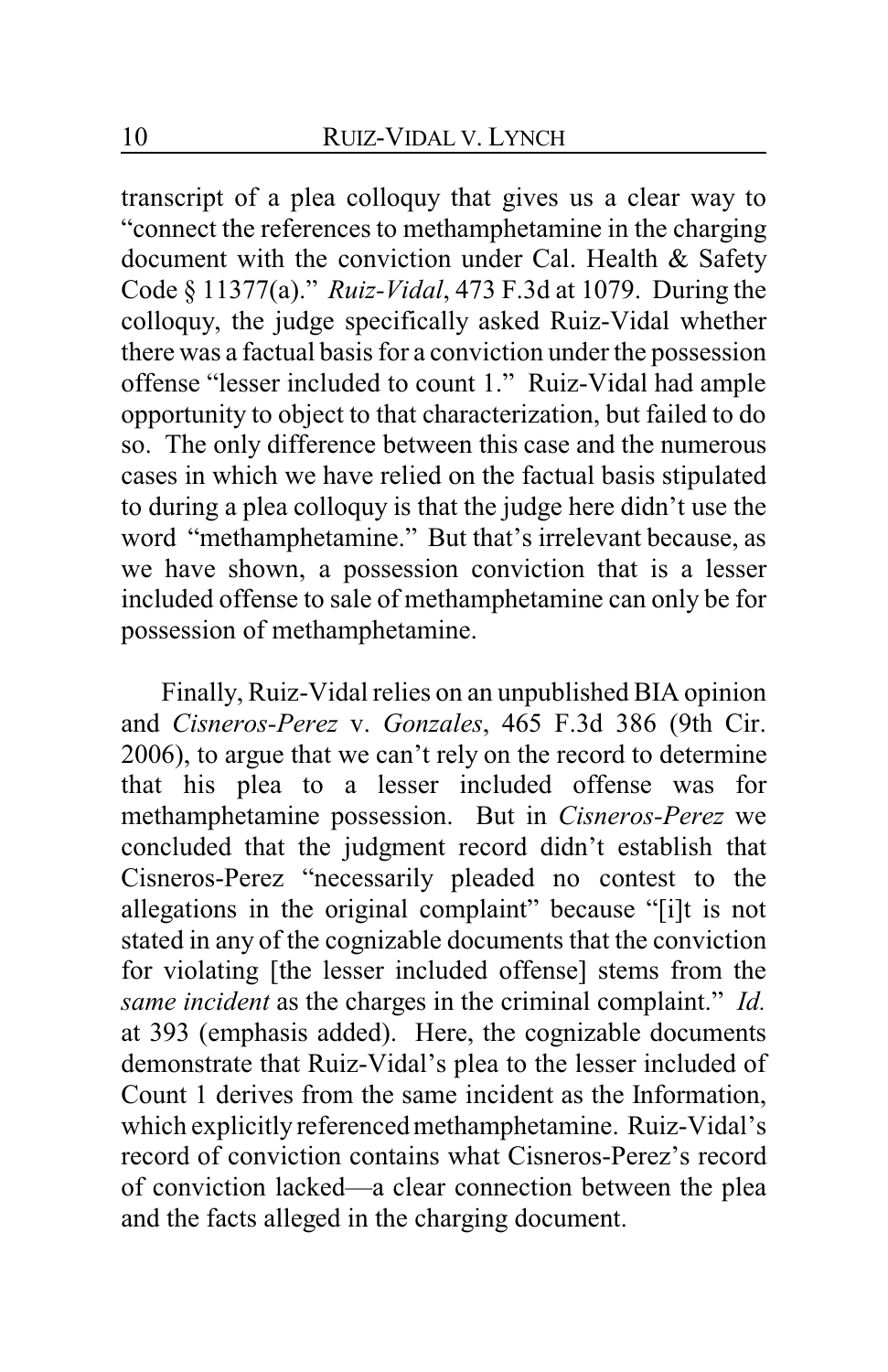**\* \* \***

Because there is clear and convincing evidence in the documents permissible for review that Ruiz-Vidal pleaded to—and was convicted of—possession of methamphetamine, he is removable as an aggravated felon.

## **PETITION DENIED.**

REINHARDT, Circuit Judge, dissenting:

Petitioner was charged with sale of a controlled substance — a substance that the state alleged in the information was methamphetamine. He pled no contest to a lesser included offense — possession of a controlled substance. Petitioner stipulated that there was a factual basis for his plea, but explained nothing further regarding the offense. The question in this case is *not* whether Petitioner actually possessed methamphetamine, as opposed to a drug that is not punishable under federal law. If that were the question, this case would be straightforward, as "the record does not contain any serious suggestion that [Petitioner possessed] any substance other than [methamphetamine]." *Medina-Lara v. Holder*, 771 F.3d 1106, 1115 (9th Cir. 2014).

The question instead, however, is whether the record provides clear, unequivocal, and convincing evidence that Petitioner was *convicted* of possessing methamphetamine. *See Carachuri-Rosendo v. Holder*, 560 U.S. 563, 576 (2010) ("The text [of the Immigration and Nationality Act] thus indicates that we are to look to the conviction itself as our starting place, not to what might have or could have been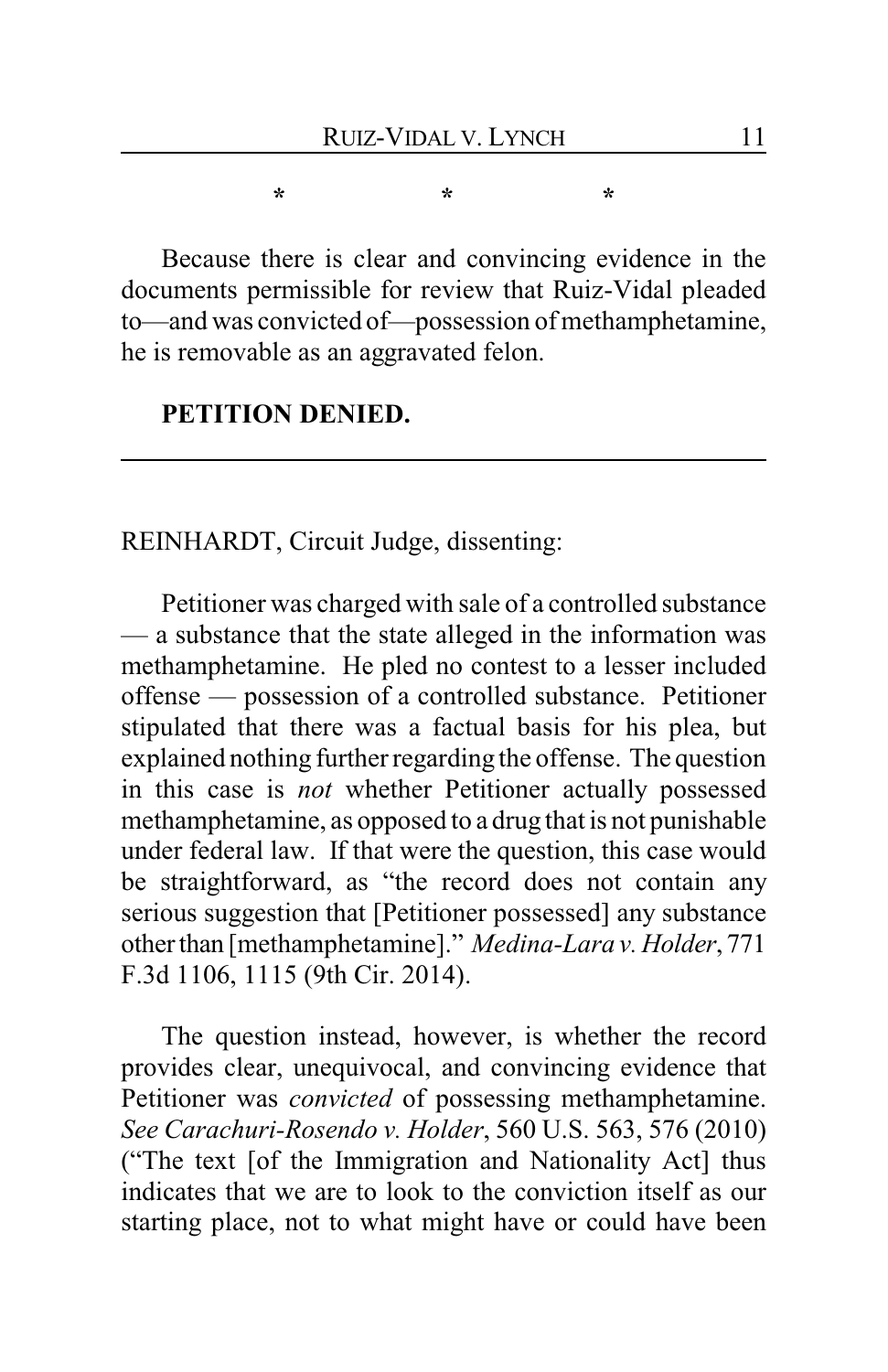charged."). In answering that question, "whether [Petitioner] actually possessed . . . [methamphetamine] 'makes no difference.'" *Medina-Lara*, 771 F.3d at 1115 (quoting *Descamps v. United States*, 133 S. Ct. 2276, 2286 (2013)). Rather, our limited task is to determine whether Petitioner's plea to possession of a controlled substance, as a lesser included offense to sale of methamphetamine, necessarily constitutes a *conviction* for possession of methamphetamine.

Here, the specification of methamphetamine occurs only in the allegations contained in a count of the information to which Petitioner did *not* plead guilty. In fact, the plea was made to an entirely different statute not even mentioned in the information. In *United States v. Vidal*, 504 F.3d 1072 (9th Cir. 2007) (en banc), we held that in order to allow us to infer that a defendant was convicted of the allegations in the information, "when the record of conviction comprises only the indictment and the judgment, the judgment must contain the critical phrase '*as charged in the Information*.'" *Id.* at 1087 (emphasis added) (citation omitted). In other words, *Vidal* made clear that a defendant is not convicted of the allegations unless he pleads guilty "as charged in the Information." We have, in recent cases, made an exception to this rule in one situation, and one situation only: "[w]here . . . the abstract of judgment unambiguously specifies that Defendant pleaded guilty to a specific count." *United States v. Torre-Jimenez*, 771 F.3d 1163, 1169 (9th Cir. 2014). We have not considered the allegations in the information when the defendant "pled guilty to an offense different from the one charged in the information."**<sup>1</sup>** *Martinez-Perez v. Gonzales*,

<sup>&</sup>lt;sup>1</sup> The cases cited by the majority support this statement. The majority, for example, cites *Cabantac v. Holder*, 736 F.3d 787 (9th Cir. 2013) (per curiam), *United States v. Leal-Vega*, 680 F.3d 1160 (9th Cir. 2012), and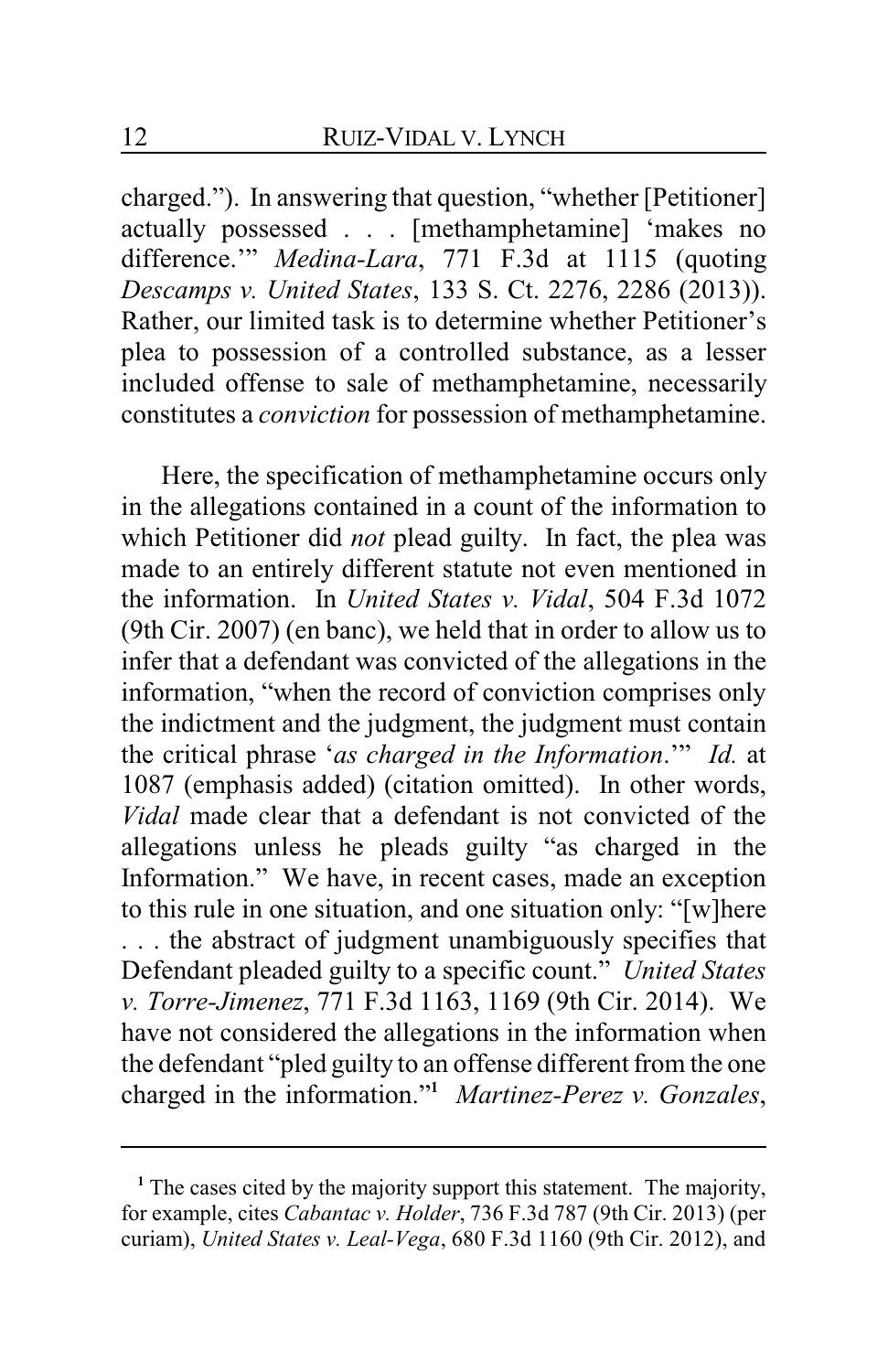417 F.3d 1022, 1029 (9th Cir. 2005), *abrogated on other grounds by United States v. Snellenberger*, 548 F.3d 699 (9th Cir. 2008) (en banc) (per curiam); *see also Alvarado v. Holder*, 759 F.3d 1121, 1131 (9th Cir. 2014); *Cisneros-Perez v. Gonzales*, 465 F.3d 386, 393 (9th Cir. 2006). This case obviously does not fall within the one exception we have created; rather, it obviously does fall within the class of cases in which the defendant pled guilty to a different offense than the one charged, and in which we consequently refused to review the allegations in the charging document when applying the modified categorical approach.

The majority opinion, however, adopts a new exception — for certain cases in which the defendant did *not* plead guilty to the offense charged in the indictment, but to a different statutory offense — an offense that constituted a lesser included offense to a crime that *was* charged in the information. It holds, in short, that because Petitioner was charged with selling a controlled substance, specified as methamphetamine in the information, and he pled no contest in his plea colloquy to a different criminal charge — the *lesser included offense* of possession of a controlled

*United States v. Valdavinos-Torres*, 704 F.3d 679 (9th Cir. 2012). All of those cases involved circumstances in which we considered the conduct alleged in a count of an indictment specifically because the defendant pled guilty to *that particular count* — not some other, related offense. *See Cabantac*, 736 F.3d at 793–94; *Leal-Vega*, 680 F.3d at 1168; *Valdavinos-Torres*, 704 F.3d at 688;*see also Torre-Jimenez*, 771 F.3d at 1168 (listing *Cabantac*, *Leal-Vega*, and*Valdavinos-Torres* as cases that support the rule that "[w]here the minute order or other equallyreliable document specifies that a defendant *pleaded guilty to a particular count of a criminal complaint*, the court may consider the facts alleged in the complaint" (citation omitted) (internal quotation marks omitted)).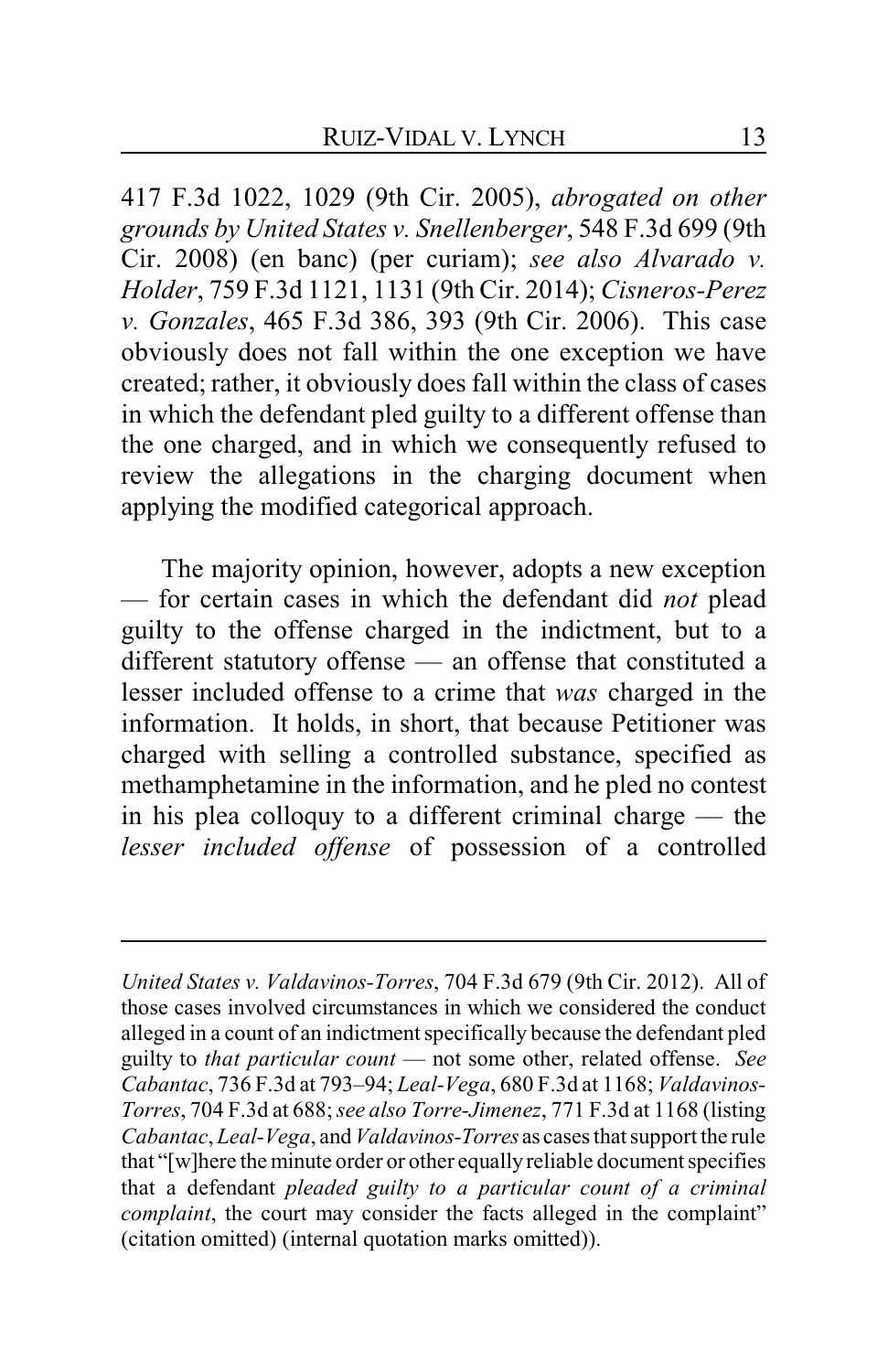substance — the controlled substance he pled no contest to possessing was necessarily methamphetamine.**<sup>2</sup>**

The majority's adoption of a new exception to *Vidal* for pleas to lesser included offenses as memorialized in a plea colloquy is unwarranted and unwise. Petitioner is removable only if he was "convicted" of a controlled substances offense as defined by federal law.  $8 \text{ U.S.C. } \frac{6}{7} \frac{1227(a)(2)(B)(I)}{2}$ . Therefore, as explained above, we must "look to the conviction itself as our starting place, not to what might have or could have been charged." *Carachuri-Rosendo*, 560 U.S. at 576. When a defendant pleads guilty to a lesser included offense, however, he does "not plead guilty to, and therefore [is] not actually convicted of, the ... charge contained in the indictment." *United States v. Bernal-Aveja*, 414 F.3d 625, 627 (6th Cir. 2005). In such a case, "the indictment alone is insufficient to meet the government's burden of proving that [Petitioner] was previously *convicted* of a [controlled substances offense]." *Id.* (emphasis added). Moreover, the

**<sup>2</sup>** The majority objects to my characterization of its opinion as a new exception to *Vidal*. It argues that *Vidal* does not control because, whereas in *Vidal* there was no "memorialization of the factual basis for [the] plea," *Vidal*, 504 F.3d at 1090, in this case there was such a memorialization in the plea colloquy. The majority is incorrect. The plea colloquy here does not memorialize the factual basis for the plea; it reveals only that there was *a* factual basis for the plea, and that the plea was to the lesser included offense to the one charged. It does not include an admission that the drug Petitioner pled no contest to possessing was methamphetamine. Indeed, "methamphetamine" was not mentioned during the entirety of the plea colloquy. Thus, unlike in the "numerous cases in which we have relied on the factual basis stipulated to during a plea colloquy," Maj. Op. at 10, here the plea colloquy alone is insufficient to connect Petitioner's plea to a drug he would be removable for possessing. Recognizing this fact, the government relies on the facts alleged in the charging document in attempting to carry its burden. In that circumstance, *Vidal* controls.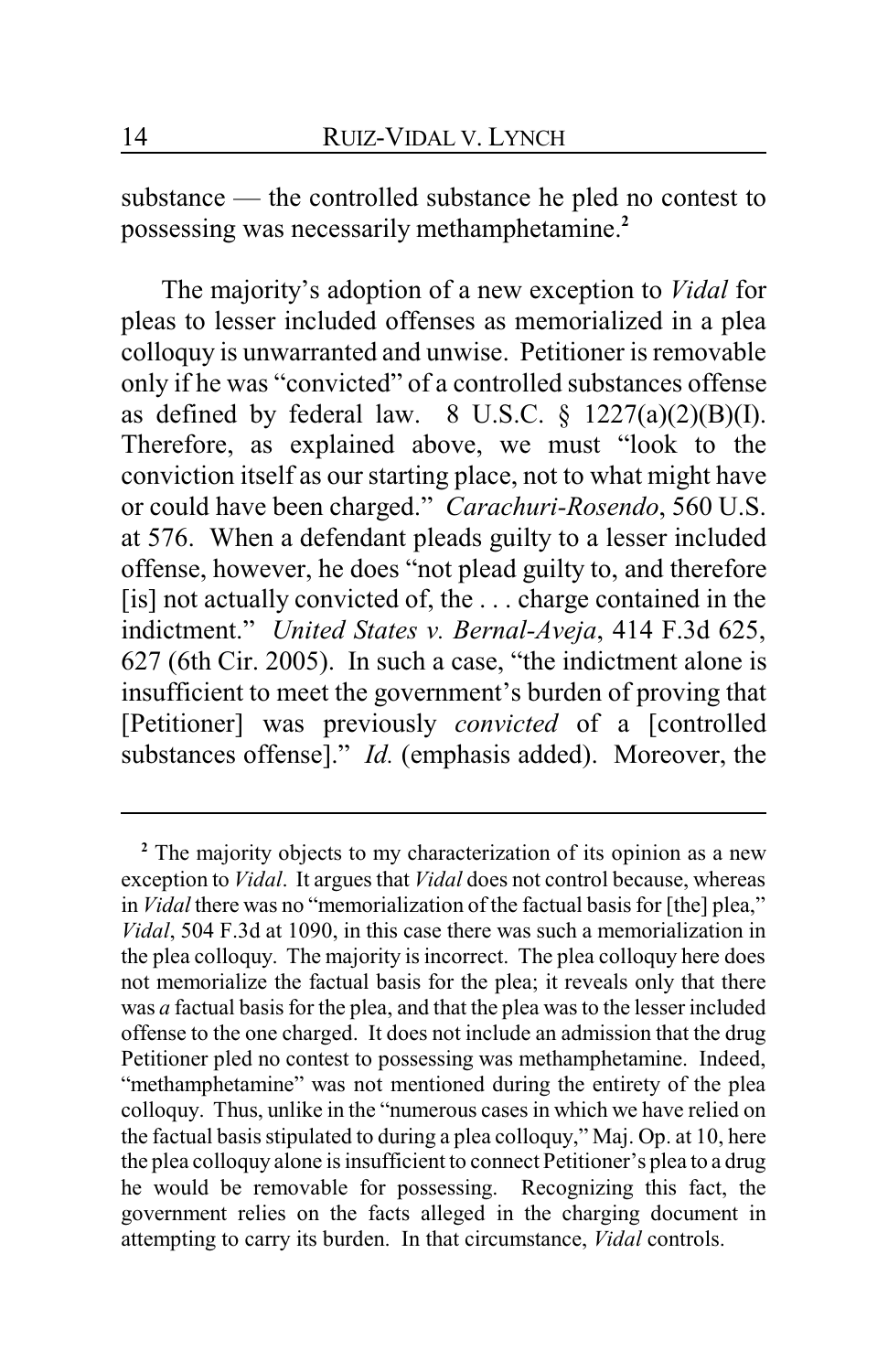majority's new exception dispenses with a simple rule — one that limits our review of an indictment to cases in which the defendant pled guilty "as charged in the information" or to a specific count in the information. Instead, it forces us into the often difficult task of reviewing what may well be nearimpenetrable or highly ambiguous state case law on lesser included offenses in order to determine which of the allegations in the charging document necessarily constitute the factual basis for the lesser crime. This task, as the present case demonstrates, is likely to result in considerable confusion and the faulty or erroneous application of state law,**<sup>3</sup>** as well as a holding that is directly contrary to the spirit

**<sup>3</sup>** The complexity and uncertainty of that task is well illustrated here. Although Petitioner pled no contest to the lesser included offense to sale of a controlled substance, the offense to which he pled no contest possession of a controlled substance — is *not* a lesser included offense to the crime charged — sale of a controlled substance — under at least one of the tests used by California courts. Under California's elements test, "possession of a controlled substance cannot be a necessarily lesser included offense ofselling or offering to sell . . . because the former crime contains elements a sales offense does not: knowing possession of a usable quantity." *People v. Peregrina-Larios*, 28 Cal. Rptr. 2d 316 (Cal. Ct. App. 1994); *see also* Judicial Council of California Criminal Jury Instructions, 1 CALCRIM No. 2300 (2015). Moreover, under that test the particular drug alleged in the information is not relevant to determining a lesser included offense. *See People v. Sosa*, 148 Cal. Rptr. 3d 826, 828–29 (Cal. Ct. App. 2012). Under the accusatory pleading test, the "specific language of the accusatory pleading" must include all of the elements of the lesser offense. *People v. Moses*, 50 Cal. Rptr. 2d 665, 668 (Cal. Ct. App. 1996). In this case, the first count in the accusatory pleading — the count to which Petitioner pled no contest to the lesser included offense — does not include any specific language concerning *possession* of methamphetamine; it merely repeats the language in the sale statute. There is an excess clause as to count one including the allegation that Petitioner "possessed for sale/sold . . . methamphetamine," but that allegation could be satisfied by Petitioner selling methamphetamine without possessing it for sale. In short, rather than clear, unequivocal, and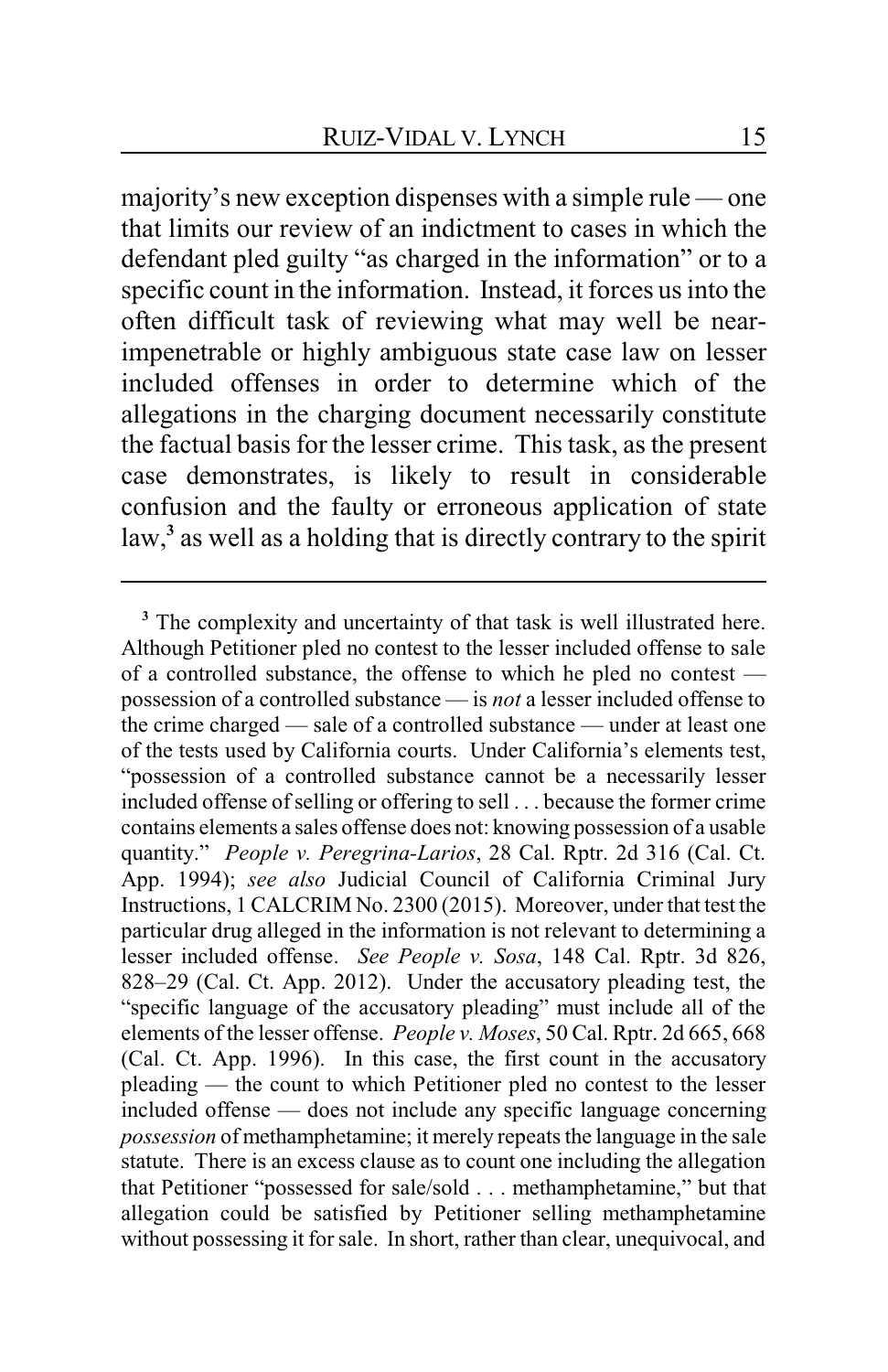and purpose, if not the text, of the rule our en banc court adopted only a short time ago.

Even if the majority's new rule were consistent with our precedent, I would nevertheless not adopt the additional exception to *Vidal* that it creates — an exception for certain cases in which the defendant pleads guilty to a different offense than the one charged. Indeed, I would adopt no more exceptions to *Vidal* than the one our court has already made for pleas to a specific count in the information. The primary benefit to the rule we announced in *Vidal* was that it ensured to the greatest extent possible that defendants who might face deportation as the result of pleading guilty to a criminal charge would know with reasonable certainty whether their plea could have that consequence. Following *Vidal*, we refused to look to the factual allegations in the charging document unless the defendant explicitly pled guilty to those factual allegations — indeed, pled guilty "as charged in the information." Although I would not have created an exception to *Vidal* in any case, at least until now we have done so only when the defendant pled guilty to a specific count in the charging document, thus directly connecting the defendant's plea to the factual allegations in that document. *See Medina-Lara*, 771 F.3d at 1113. When a defendant pleads guilty to a different offense than the one charged, however, we have no assurance that he knowingly pled guilty to the particular allegation in the charging document that triggers his eligibility for deportation.

convincing evidence that Petitioner pled no contest to possession of methamphetamine, the record in this case reveals ambiguity and confusion regarding the meaning of Petitioner's plea to a lesser included offense.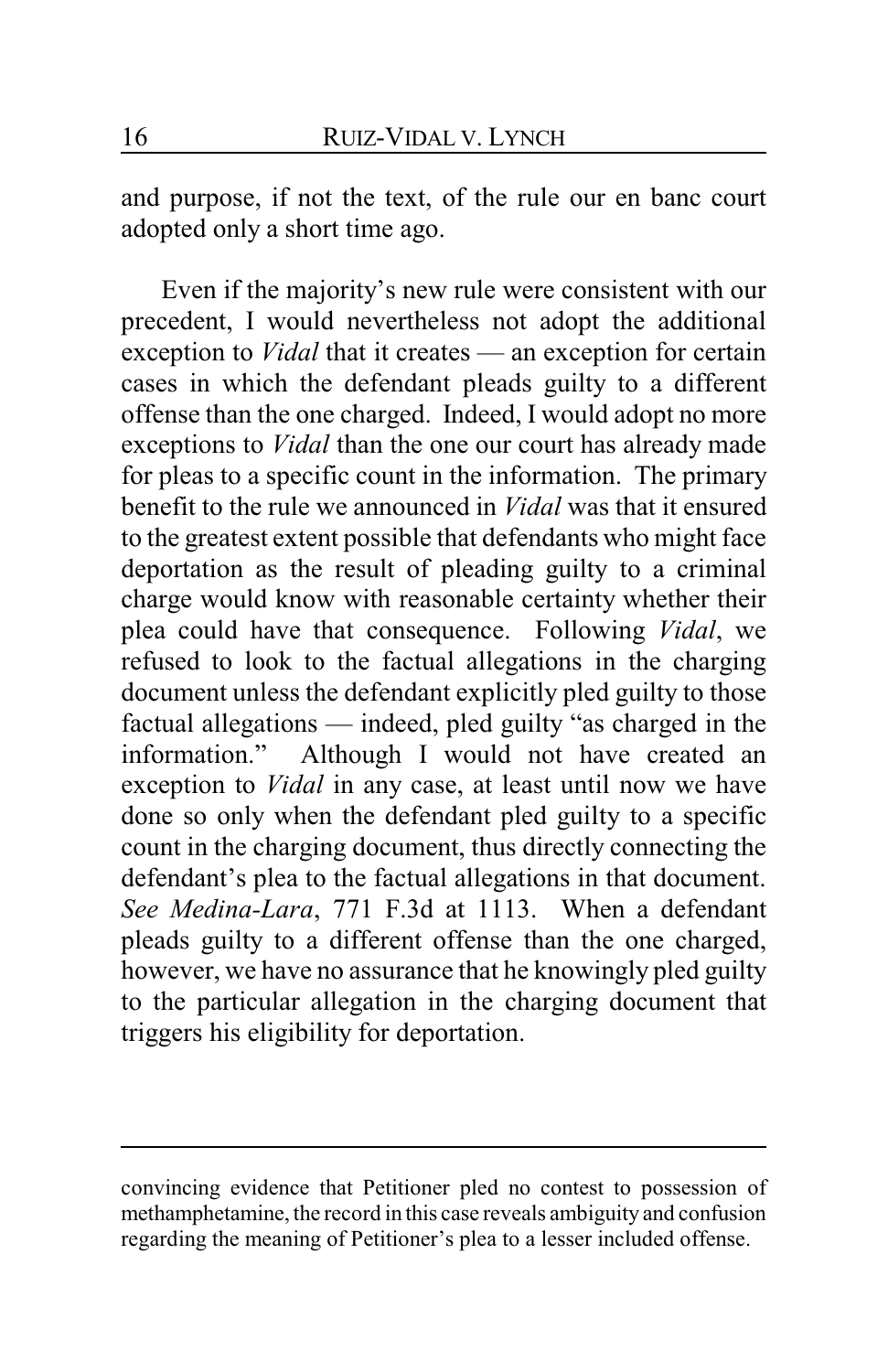It is vitally important that criminal defendants particularly those who may face removal from this country as a result of their plea — "know the consequences of the decisions they make in crafting the plea agreement and other documents." *Cabantac v. Holder*, 736 F.3d 787, 791 (9th Cir. 2013) (Murguia, J., dissenting from the denial of rehearing en banc). As our court adopts new exceptions to *Vidal*, however, we increasingly "risk[] depriving criminal defendants who pled guilty in reliance on *Vidal* [or other cases in this area of law] of the benefit of their plea." *Id.* at 792. Indeed, "even the most well advised defendant, negotiating a plea with the intention of avoiding adverse immigration consequences, could end up being deprived [of] the benefit of that negotiation if we ignore our own precedent and change the rules of the game after it has already been played." *Id.*

This case is such an example. Prior to this case, we had never reviewed the allegations in a charging document when the defendant "pled guilty to an offense different from the one charged in the information." *Martinez-Perez*, 417 F.3d at 1029. In fact, we abstained from doing so in a 2007 case involving the very petitioner in this case — Jose Reyes Alberto Ruiz-Vidal — in which the charges were identical to those in this case (including the specification of methamphetamine in the information), and the offense to which he pled guilty was identical to the one in this case (possession of a controlled substance, with no specification of the particular drug). *See Ruiz-Vidal v. Gonzales*, 473 F.3d 1072, 1074–75 (9th Cir. 2007). We held that the petitioner was not removable for his offense precisely because he "did not plead guilty to an offense that was charged in the information" and, as a result, "there [was] simply no way for us to connect the references to methamphetamine in the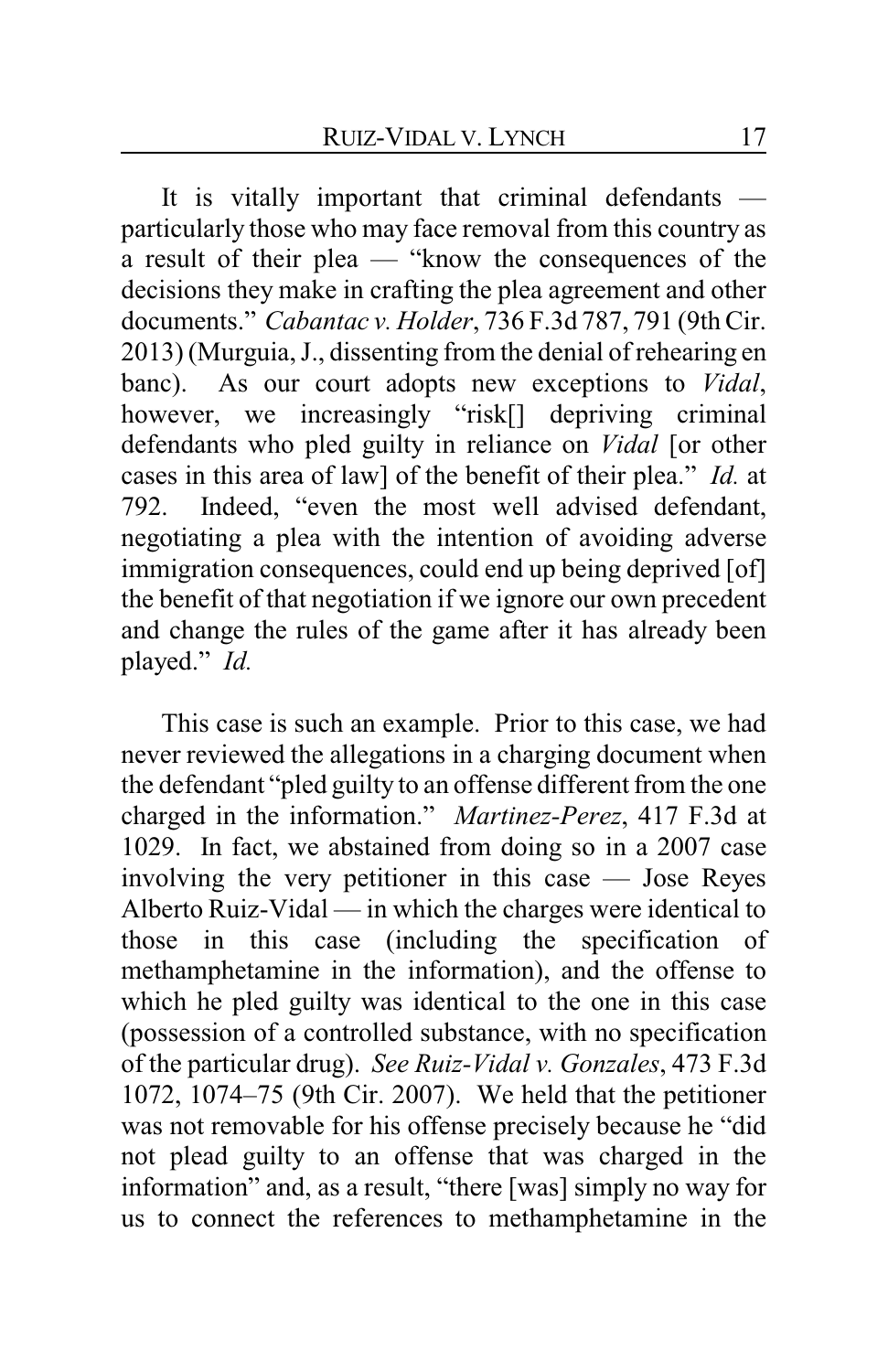charging document with the conviction under Cal. Health & Safety Code § 11377(a)." *Id.* at 1079.

It is, therefore, no surprise that in this case Petitioner carefully avoided any mention of methamphetamine during the plea colloquy and deliberately pled no contest to a different offense than the ones charged in the information. His prior experience had demonstrated that as long as he did exactly that, he could not be removed for his conviction. *See I.N.S. v. St. Cyr*, 533 U.S. 289, 322 (2001) ("[A]lien defendants considering whether to enter into a plea agreement are acutely aware of the immigration consequences of their convictions."). By adopting a new exception to *Vidal*, however, the majority disregards Petitioner's reasonable reliance on the law of our circuit — indeed, law from which he had directly benefitted in an earlier case. Even worse, it disregards Petitioner's decision to "waive several of [his] constitutional rights (including the right to a trial) and grant the government numerous 'tangible benefits, such as promptly imposed punishment without the expenditure of prosecutorial resources,'" principally in exchange for the immigration benefits he reasonably believed he would receive as a result of his plea. *Id.* (quoting *Newton v. Rumery*, 480 U.S. 386, 393 n.3 (1987)).

The majority's decision is wrong and unjust. By adopting a new exception to *Vidal* and applying it in this case, the majority opinion effectively "attach[es] new legal consequences to past decisions," and thereby "disrupt[s] settled expectations and actions taken in reliance on them." *Magana-Pizano v. I.N.S.*, 200 F.3d 603, 613 (9th Cir. 1999) (quoting *Jeffries v. Wood*, 114 F.3d 1484, 1494 (9th Cir. 1997)) (internal quotation marks omitted). To avoid the inevitable, unjust consequences of eviscerating*Vidal* through